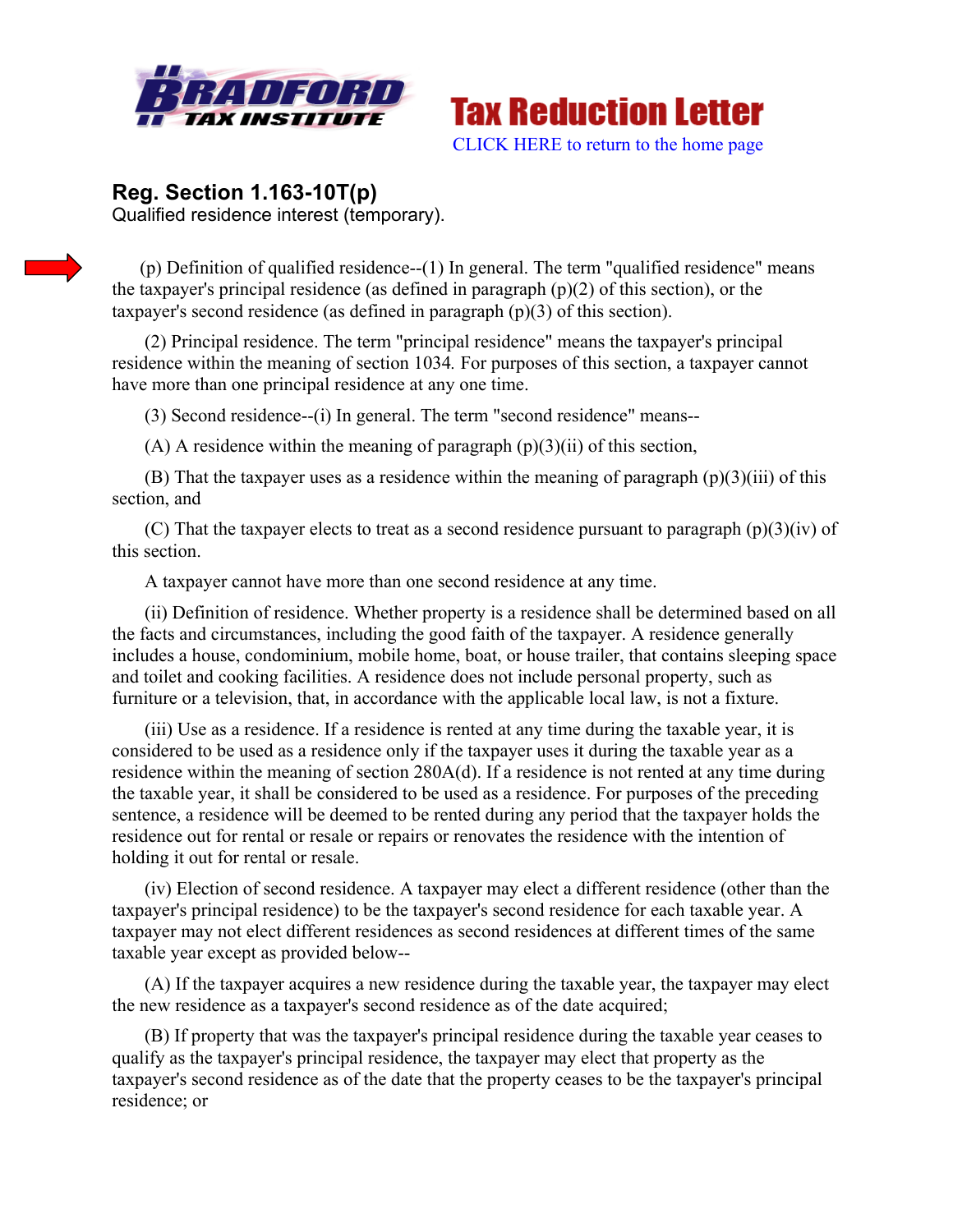(C) If property that was the taxpayer's second residence is sold during the taxable year or becomes the taxpayer's principal residence, the taxpayer may elect a new second residence as of such day.

 (4) Allocations between residence and other property--(i) In general. For purposes of this section, the adjusted purchase price and fair market value of property must be allocated between the portion of the property that is a qualified residence and the portion that is not a qualified residence. Neither the average balance of the secured debt nor the interest paid or accrued on secured debt is so allocated. Property that is not used for residential purposes does not qualify as a residence. For example, if a portion of the property is used as an office in the taxpayer's trade or business, that portion of the property does not qualify as a residence.

 (ii) Special rule for rental of residence. If a taxpayer rents a portion of his or her principal or second residence to another person (a "tenant"), such portion may be treated as used by the taxpayer for residential purposes if, but only if--

(A) Such rented portion is used by the tenant primarily for residential purposes,

 (B) The rented portion is not a self-contained residential unit containing separate sleeping space and toilet and cooking facilities, and

 (C) The total number of tenants renting (directly or by sublease) the same or different portions of the residence at any time during the taxable year does not exceed two. For this purpose, if two persons (and the dependents, as defined by section 152*,* of either of them) share the same sleeping quarters, they shall be treated as a single tenant.

## (iii) Examples.

 Example (1). D, a dentist, uses a room in D's principal residence as an office which qualifies under section  $280A(c)(1)(B)$  as a portion of the dwelling unit used exclusively on a regular basis as a place of business for meeting with patients in the normal course of D's trade or business. D's adjusted purchase price of the property is \$ 65,000; \$ 10,000 of which is allocable under paragraph  $(o)(4)(i)$  of this section to the room used as an office. For purposes of this section, D's residence does not include the room used as an office. The adjusted purchase price of the residence is, accordingly, \$ 55,000. Similarly, the fair market value of D's residence must be allocated between the office and the remainder of the property.

 Example (2). J rents out the basement of property that is otherwise used as J's principal residence. The basement is a self-contained residential unit, with sleeping space and toilet and cooking facilities. The adjusted purchase price of the property is \$ 100,000; \$ 15,000 of which is allocable under paragraph (o)(4)(i) of this section to the basement. For purposes of this section, J's residence does not include the basement and the adjusted purchase price of the residence is \$ 85,000. Similarly, the fair market value of the residence must be allocated between the basement unit and the remainder of the property.

 (5) Residence under construction--(i) In general. A taxpayer may treat a residence under construction as a qualified residence for a period of up to 24 months, but only if the residence becomes a qualified residence, without regard to this paragraph  $(p)(5)(i)$ , as of the time that the residence is ready for occupancy.

## (ii) Example.

 X owns a residential lot suitable for the construction of a vacation home. On April 20, 1987, X obtains a mortgage secured by the lot and any property to be constructed on the lot. On August 9, 1987, X begins construction of a residence on the lot. The residence is ready for occupancy on